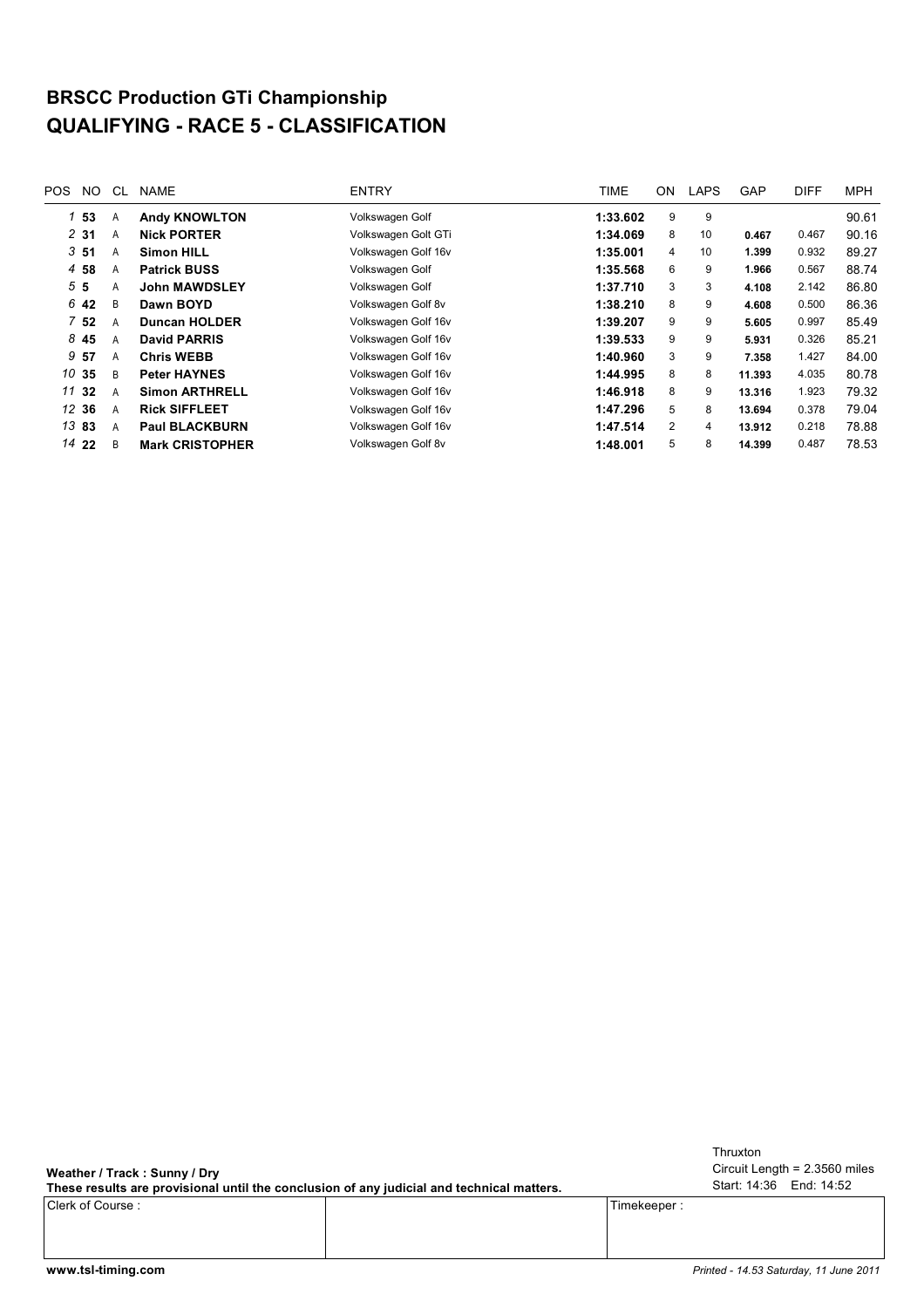## **RACE 5 - CLASSIFICATION BRSCC Production GTi Championship**

| <b>POS</b>       |                | NO CL NAME              | <b>ENTRY</b>          | <b>LAPS</b> | <b>TIME</b> | GAP       | <b>DIFF</b>     | <b>MPH</b> | <b>BEST</b> | ON |
|------------------|----------------|-------------------------|-----------------------|-------------|-------------|-----------|-----------------|------------|-------------|----|
| 153              | A              | <b>Andy KNOWLTON</b>    | Volkswagen Golf       | 10          | 15:46.391   |           |                 | 89.62      | 1:33.010    | 6  |
| 2 3 1            | A              | <b>Nick PORTER</b>      | Volkswagen Golt GTi   | 10          | 15:55.198   | 8.807     | 8.807           | 88.79      | 1:33.793    | 3  |
| 345              | A              | <b>David PARRIS</b>     | Volkswagen Golf 16v   | 10          | 16:31.889   | 45.498    | 36.691          | 85.50      | 1:37.079    | 6  |
| 4 52             | A              | <b>Duncan HOLDER</b>    | Volkswagen Golf 16v   | 10          | 16:33.255   | 46.864    | 1.366           | 85.39      | 1:36.932    | 8  |
| 5 57             | A              | <b>Chris WEBB</b>       | Volkswagen Golf 16v   | 10          | 16:33.994   | 47.603    | 0.739           | 85.32      | 1:36.701    | 8  |
| 6 42             | B              | Dawn BOYD               | Volkswagen Golf 8v    | 10          | 16:35.107   | 48.716    | 1.113           | 85.23      | 1:37.057    | 8  |
| 735              | B              | <b>Peter HAYNES</b>     | Volkswagen Golf 16v   | 10          | 17:33.546   | 1:47.155  | 58.439          | 80.50      | 1:43.725    | 4  |
| 822              | B              | <b>Mark CHRISTOPHER</b> | Volkswagen Golf 8v    | 9           | 15:58.165   | 1 lap     | 1 lap           | 79.66      | 1:43.679    |    |
| 9 3 2            | A              | <b>Simon ARTHRELL</b>   | Volkswagen Golf 16v   | 9           | 15:58.166   | 1 lap     | 0.001           | 79.66      | 1:43.740    | 7  |
| 10 36 A          |                | <b>Rick SIFFLEET</b>    | Volkswagen Golf 16v   | 9           | 16:44.058   | 1 lap     | 45.892          | 76.02      | 1:48.960    | 3  |
|                  |                |                         | <b>NOT CLASSIFIED</b> |             |             |           |                 |            |             |    |
| <b>DNF 51</b>    | $\overline{A}$ | <b>Simon HILL</b>       | Volkswagen Golf 16v   | 9           | 14:14.601   | 1 lap     |                 | 89.32      | 1:33.410    | 9  |
| DNF<br>58        | A              | <b>Patrick BUSS</b>     | Volkswagen Golf       | 8           | 12:49.971   | 2 laps    | 1 lap           | 88.12      | 1:34.553    | 6  |
| DNF <sub>5</sub> | A              | John MAWDSLEY           | Volkswagen Golf       | 8           | 15:32.449   |           | 2 laps 2:42.478 | 72.76      | 1:36.727    | 6  |
|                  |                |                         | <b>FASTEST LAP</b>    |             |             |           |                 |            |             |    |
| 53               | A              | <b>Andy KNOWLTON</b>    | Volkswagen Golf       | 6           | 1:33.010    | 91.18 mph |                 | 146.75 kph |             |    |
| 42               | B              | Dawn BOYD               | Volkswagen Golf 8v    | 8           | 1:37.057    |           | 87.38 mph       |            | 140.63 kph  |    |

**Weather / Track : Cloudy / Dry**

Clerk of Course : Timekeeper : **These results are provisional until the conclusion of any judicial and technical matters.**

Circuit Length = 2.3560 miles Start: 17:31 End: 17:50 Thruxton